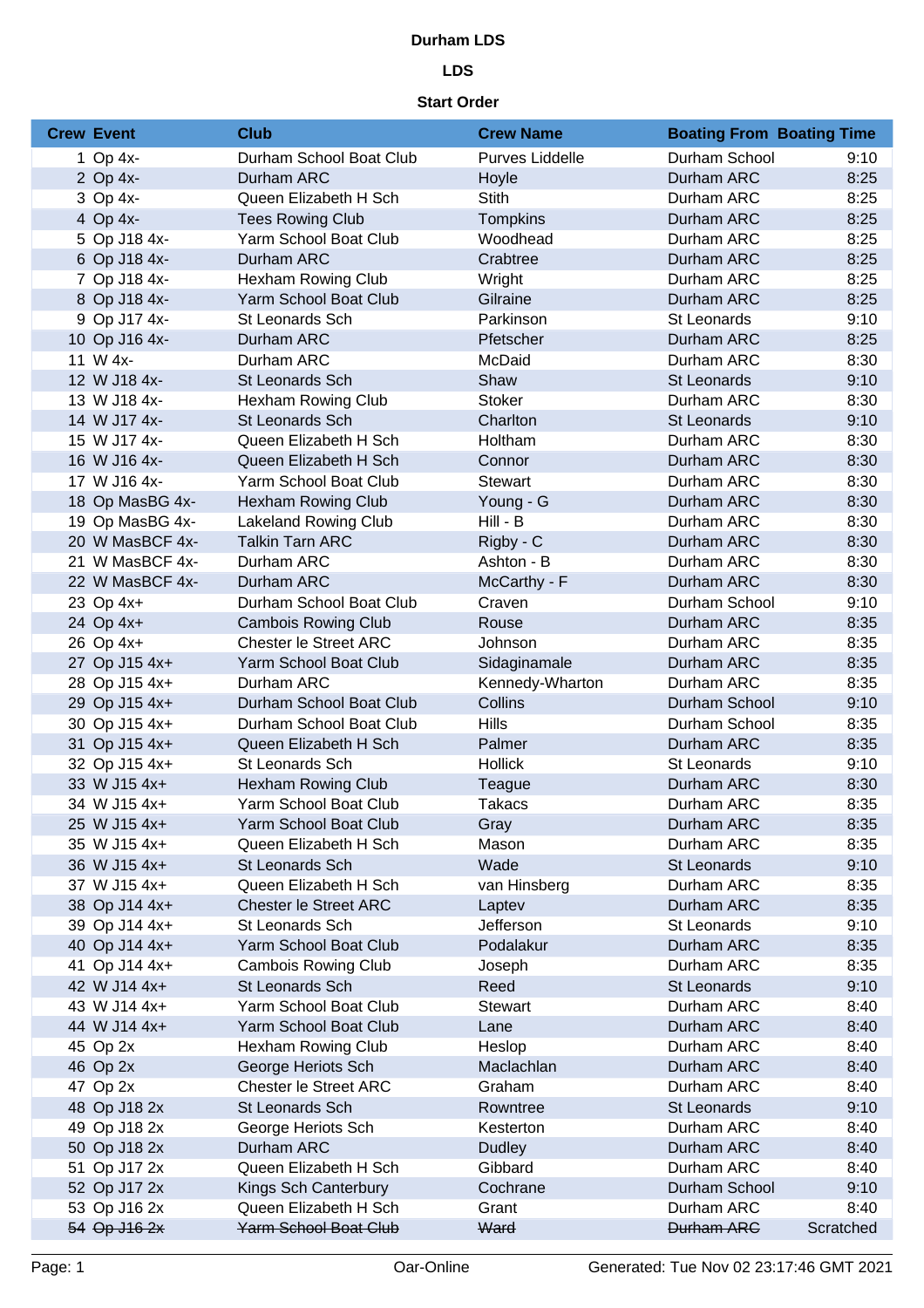#### **Durham LDS**

# **LDS**

#### **Start Order**

| <b>Crew Event</b> | <b>Club</b>                    | <b>Crew Name</b>  | <b>Boating From Boating Time</b> |           |
|-------------------|--------------------------------|-------------------|----------------------------------|-----------|
| 55 Op J16 2x      | CBS/CLS                        | Carr              | Durham ARC                       | 8:45      |
| 56 W 2x           | George Heriots Sch             | <b>Bathgate</b>   | Durham ARC                       | 8:45      |
| 57 W J18 2x       | George Heriots Sch             | Happs             | Durham ARC                       | 8:45      |
| 58 W J17 2x       | Durham ARC                     | Napora            | Durham ARC                       | 8:45      |
| 59 W J16 2x       | <b>Hexham Rowing Club</b>      | Wells-Johnson     | Durham ARC                       | 8:45      |
| 60 W J16 2x       | <b>Chester le Street ARC</b>   | Hemanth           | Durham ARC                       | 8:45      |
| 61 W J16 2x       | St Leonards Sch                | Shaw              | St Leonards                      | 9:10      |
| 62 Op MasCEGH 2x  | Durham ARC                     | Forster - C       | Durham ARC                       | 8:45      |
| 63 Op MasCEGH 2x  | Durham ARC                     | Calkin - E        | Durham ARC                       | 8:45      |
| 64 Op MasCEGH 2x  | Durham ARC                     | Appleby - H       | Durham ARC                       | 8:45      |
| 65 Op MasCEGH 2x  | <b>Lakeland Rowing Club</b>    | Lawson - E        | Durham ARC                       | 8:45      |
| 66 Op MasCEGH 2x  | <b>Talkin Tarn ARC</b>         | Pearson - E       | Durham ARC                       | 8:45      |
| 67 Op MasCEGH 2x  | <b>Hexham Rowing Club</b>      | Eastburn - E      | Durham ARC                       | 8:50      |
| 68 Op MasCEGH 2x  | <b>Lakeland Rowing Club</b>    | Richardson - G    | Durham ARC                       | 8:50      |
| 69 W J15 2x       | Queen Elizabeth H Sch          | Taylor            | Durham ARC                       | 8:50      |
| 70 W J15 2x       | Durham School Boat Club        | McQuaid           | Durham School                    | 9:10      |
| 71 W J15 2x       | <b>Chester le Street ARC</b>   | Wood              | Durham ARC                       | 8:50      |
| 72 W J15 2x       | Durham School Boat Club        | Rochester         | Durham School                    | 9:10      |
| 73 Op 1x          | Durham ARC                     | <b>Baird</b>      | Durham ARC                       | 8:50      |
| 74 Op 1x          | <b>Talkin Tarn ARC</b>         | Martin            | Durham ARC                       | 8:50      |
| 75 Op 1x          | Durham ARC                     | Rutter            | Durham ARC                       | 8:50      |
| 76 Op J18 1x      | George Heriots Sch             | <b>Bisset</b>     | Durham ARC                       | 8:50      |
| 77 Op J18 1x      | Durham ARC                     | Woods             | Durham ARC                       | 8:50      |
| 78 Op J17 1x      | Queen Elizabeth H Sch          | Collen            | Durham ARC                       | 8:50      |
| 79 Op J17 1x      | Queen Elizabeth H Sch          | Archer            | Durham ARC                       | 8:55      |
| 80 Op J17 1x      | Queen Elizabeth H Sch          | <b>Taylor</b>     | Durham ARC                       | 8:55      |
| 81 Op J17 1x      | <b>Talkin Tarn ARC</b>         | Coates            | Durham ARC                       | 8:55      |
| 82 Op J16 1x      | <b>Chester le Street ARC</b>   | <b>Burford</b>    | Durham ARC                       | 8:55      |
| 83 Op J16 1x      | <b>Talkin Tarn ARC</b>         | Smith             | Durham ARC                       | 8:55      |
| 84 W 1x           | <b>Talkin Tarn ARC</b>         | Mulholland        | Durham ARC                       | 8:55      |
| 85 W 1x           | Durham School Boat Club        | <b>Brain</b>      | Durham School                    | 9:10      |
| 86 W 1x           | Durham ARC                     | Readman-Bell      | Durham ARC                       | 8:55      |
| 87 W J18 1x       | Durham School Boat Club        | <b>Bradley</b>    | Durham School                    | 9:10      |
| 88 W J18 1x       | <b>Chester le Street ARC</b>   | Maddison          | Durham ARC                       | 8:55      |
| 89 W J17 1x       | Durham ARC                     | Stoddart          | Durham ARC                       | 9:00      |
| 90 W J17 1x       | Durham ARC                     | Windle            | Durham ARC                       | 9:00      |
| 91 W J17 1x       | <b>Tyne United Rowing Club</b> | Widmer            | Durham ARC                       | 9:00      |
| 92 W J16 1x       | <b>Chester le Street ARC</b>   | Lowes             | Durham ARC                       | 9:00      |
| 93 W J16 1x       | Durham School Boat Club        | Heslop            | Durham School                    | 9:10      |
| 94 W J16 1x       | <b>Tyne United Rowing Club</b> | Wildsmith         | Durham ARC                       | 9:00      |
| 95 W J16 1x       | Queen Elizabeth H Sch          | <b>McClintock</b> | Durham ARC                       | 9:00      |
| 96 Op MasADE 1x   | <b>Bradford ARC</b>            | Gaunt - A         | Durham ARC                       | 9:00      |
| 97 Op MasADE 1x   | Durham ARC                     | Heppell - E       | Durham ARC                       | 9:00      |
| 98 Op MasADE 1x   | Kings Sch Canterbury           | Williamson - D    | Durham School                    | 9:10      |
| 99 Op MasADE 1x   | Durham ARC                     | Terry - D         | Durham ARC                       | 9:00      |
| 100 Op MasGH 1x   | <b>Cambois Rowing Club</b>     | Freeman - G       | Durham ARC                       | 9:00      |
| 101 Op MasGH 1x   | <b>Tees Rowing Club</b>        | Jones - G         | Durham ARC                       | 9:05      |
| 102 Op MasGH 1x   | <b>Hexham Rowing Club</b>      | Doody - H         | Durham ARC                       | 9:05      |
| 103 Op MasGH 1x   | <b>Tyne United Rowing Club</b> | Thompson - H      | Durham ARC                       | 9:05      |
| 104 W MasACDE 1x  | <b>Tees Rowing Club</b>        | Lewis - D         | Durham ARC                       | 9:05      |
| 105 W MasACDE 1x  | Durham ARC                     | Moore - E         | Durham ARC                       | 9:05      |
| 106 W MasACDE 1x  | Hexham Rowing Club             | Bowman - C        | <b>Durham ARC</b>                | Scratched |
| 107 W MasACDE 1x  | Durham ARC                     | Dutton - C        | Durham ARC                       | 9:05      |
| 108 W MasACDE 1x  | Durham ARC                     | McMillan - D      | Durham ARC                       | 9:05      |